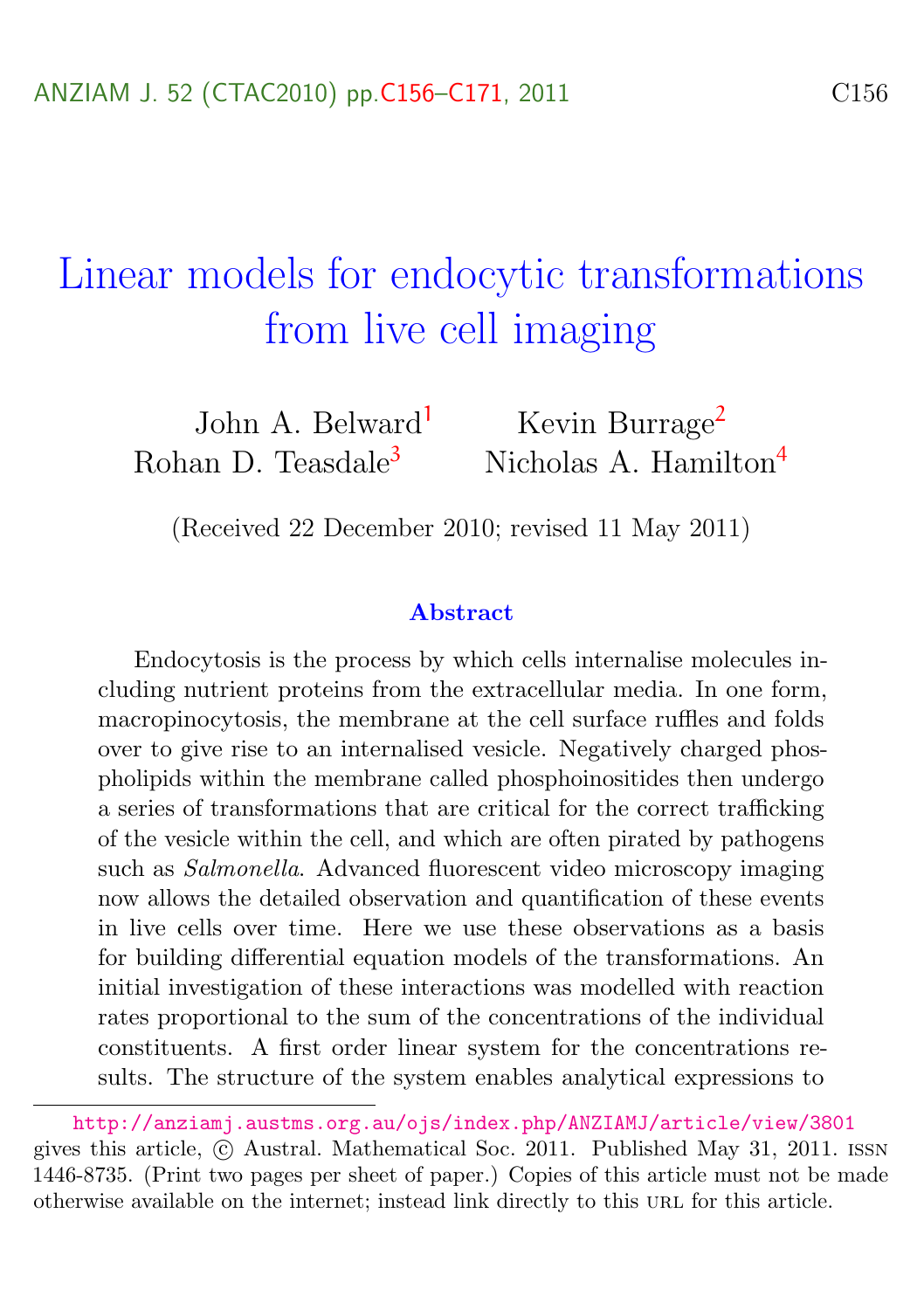<span id="page-1-1"></span>be obtained and the problem becomes one of determining the reaction rates which generate the observed data plots. We present results with reaction rates which capture the general behaviour of the reactions so that we now have a complete mathematical model of phosphoinositide transformations that fits the experimental observations. Some excellent fits are obtained with modulated exponential functions; however, these are not solutions of the linear system. The question arises as to how the model may be modified to obtain a system whose solution provides a more accurate fit.

# **Contents**

| 1 Introduction                                                        | ${\rm C}157$     |
|-----------------------------------------------------------------------|------------------|
| 2 Biomolecular experimental data and an analysis of a linear<br>model | C <sub>158</sub> |
| 3 Fitting the linear model                                            | C <sub>163</sub> |
| 4 Data fits with modulated exponential functions                      | C <sub>168</sub> |
| 5 Conclusions                                                         | C <sub>170</sub> |
| <b>References</b>                                                     | C <sub>170</sub> |

## <span id="page-1-0"></span>1 Introduction

The endolysosomal system of the eukaryotic cell is a highly dynamic network of heterogeneous membrane bound compartments that mediates the internalization of nutrients, signaling factors, particulate matter and fluid from the extracellular environment into the cell [\[1\]](#page-14-1). In addition to being essential for the maintenance of cellular homeostasis, the endosome plays a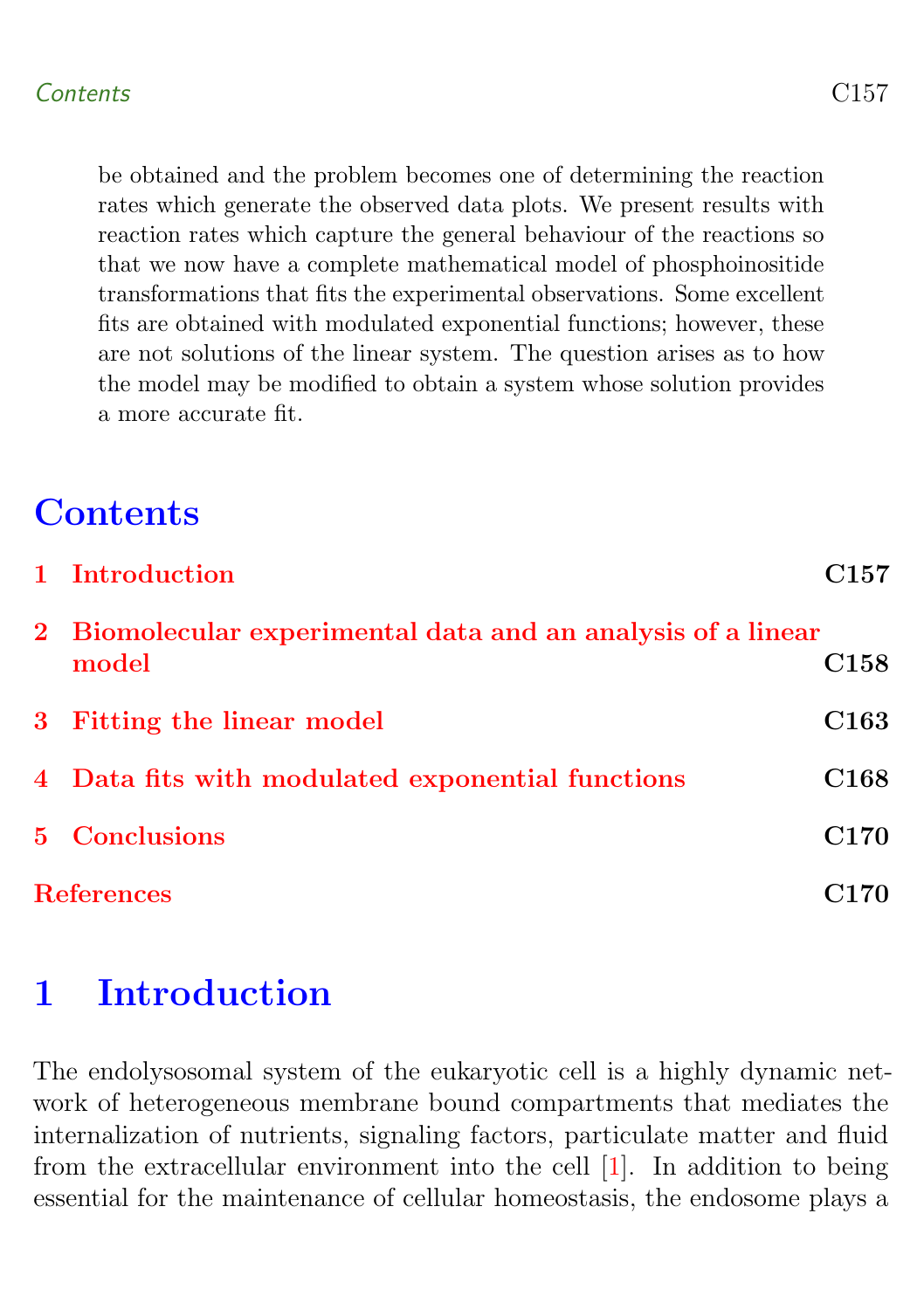<span id="page-2-1"></span>primary role in the sorting and segregation of internalized receptors which in turn modulates both the type and extent of the elicited signaling response. As an entry point into the cell, endocytic pathways are often exploited and modulated by pathogens [\[2\]](#page-15-4).

Mathematical modelling of biological systems often suffers from the sparsity of experimental data available. To create a detailed model of how certain concentrations of interacting molecules change over time usually requires, at the very least, experimental snapshots of the concentrations at one or more time points. However, recent advances in automated fluorescent microscope imaging technology enable the experimental determination of a protein's sub-cellular localisation and its dynamic trafficking within a range of cellular contexts in live cells, and hence to a deeper understanding of the proteins and their function.

Here we show how this new detailed time based imaging can be utilised to generate a model of endocytic transformations. In particular, we focus on the phosphoinositides, a class of 3-phospholipids populating the membrane surfaces of endosomes (Figure [1\)](#page-3-0). Through the action of kinases such as PIKfyve these may be transformed into one another as part of the maturation process of the endosome. Here, by combining experimental live cell imaging with modelling techniques we build a detailed rate based model of the transformations being observed. In the future we aim to use such models to predict modulations to the system such as those produced by pathogen invasion.

# <span id="page-2-0"></span>2 Biomolecular experimental data and an analysis of a linear model

We rely on experimental data generated to observe the molecules  $PI(3,4,5)P_3$ , PI(3)P, PIKfyve and a mutant (inactive) form of PIKfyve. Kerr et al. [\[3\]](#page-15-5) describe the experimental details in full. The essence of the approach is to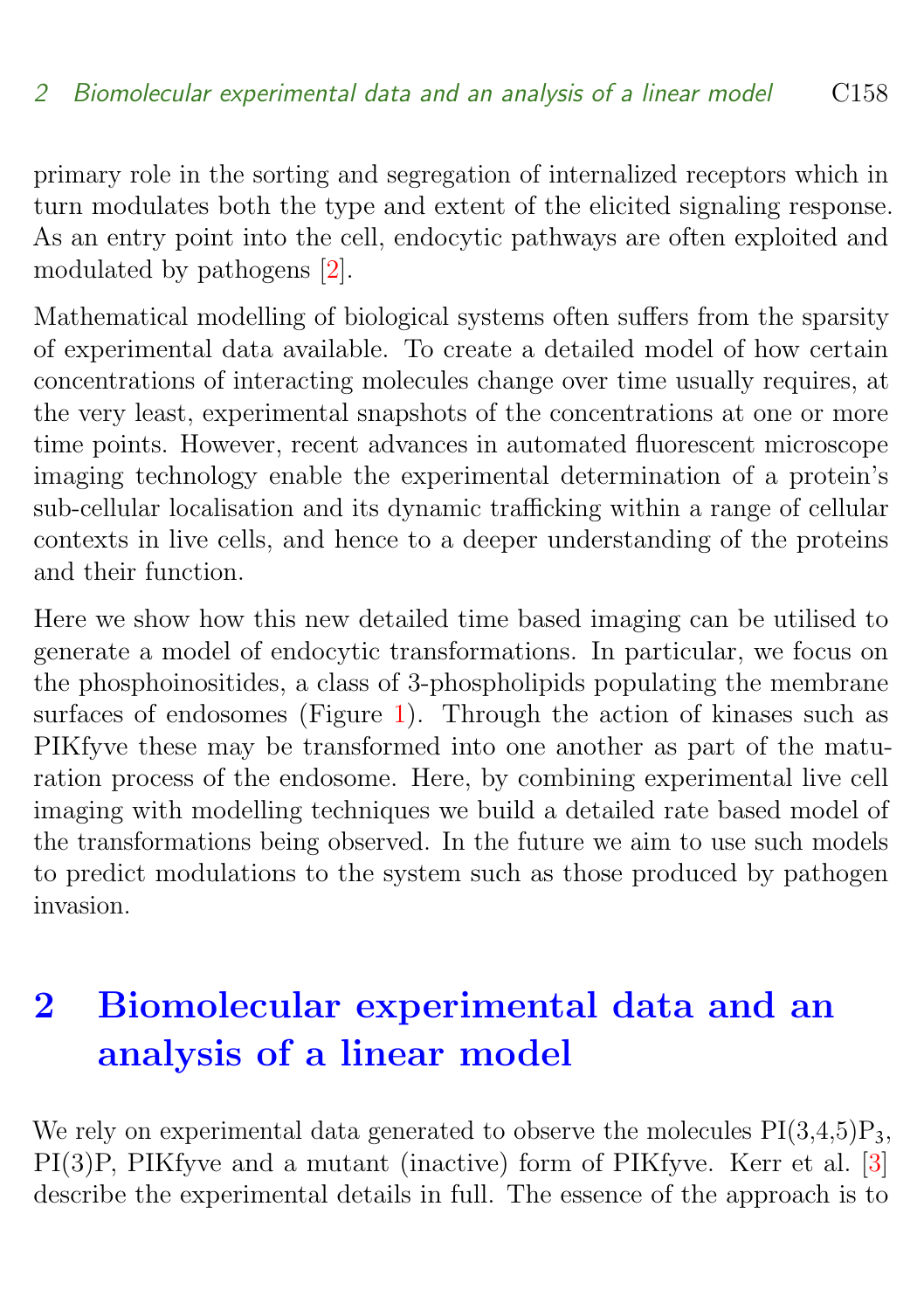<span id="page-3-1"></span>

<span id="page-3-0"></span>FIGURE 1: These plots are (a)  $PI(3,4,5)P_3$ , (b)  $PI(3)P$ , (c)  $PIKf$ yve and (d) a mutant PIKfyve that blocks the transformation of  $PI(3)P$  to  $PI(3,5)P$ ; the time is measured in seconds. Adapted from results by Kerr et al. [\[3\]](#page-15-5).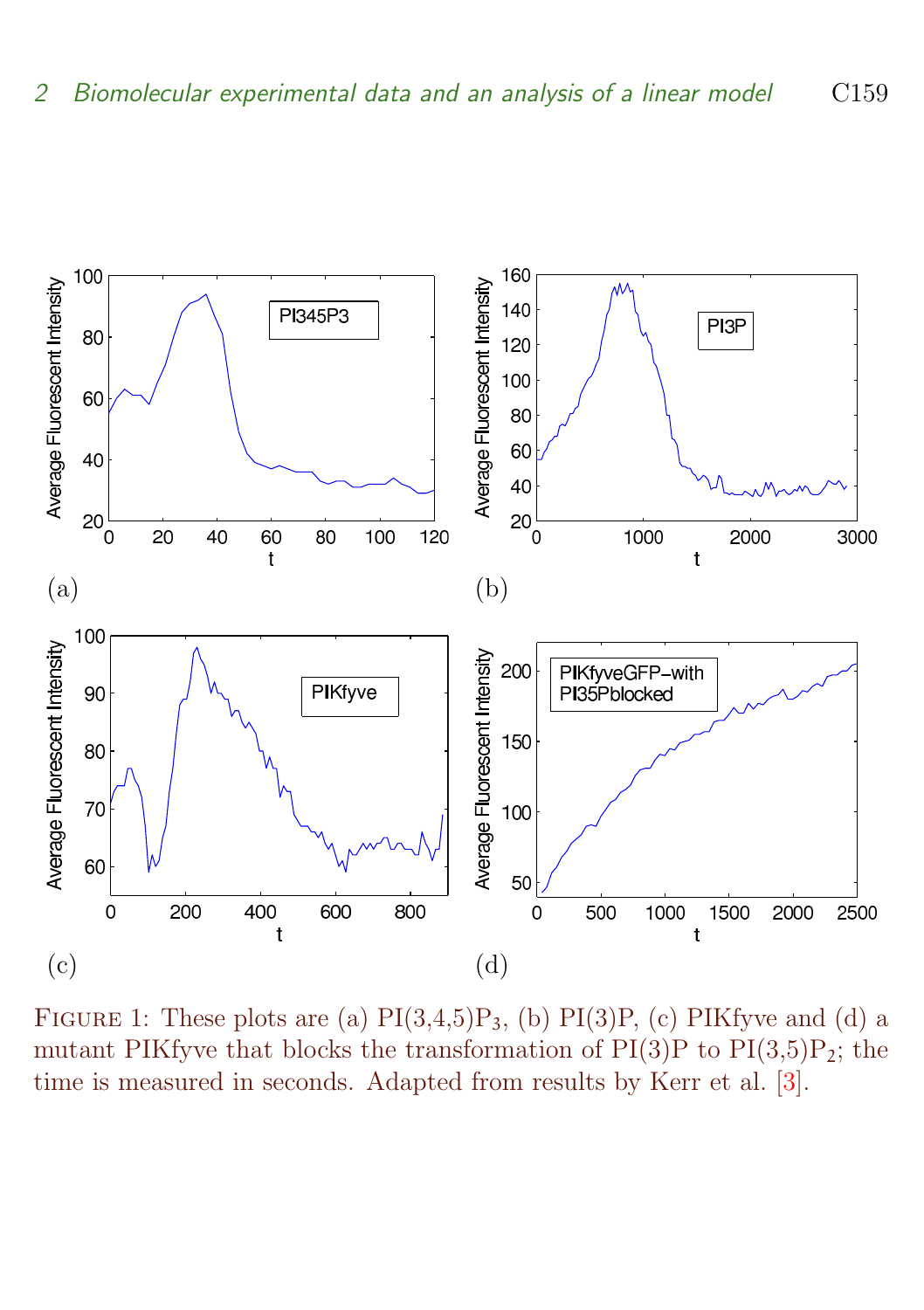<span id="page-4-1"></span>

<span id="page-4-0"></span>FIGURE 2: Schematic representation of the reactions.

attach green fluorescent protein (gfp) to the protein of interest in live cells. Time lapse videomicroscopy is then performed on individual live cells using a Zeiss LSM 510 meta confocal scanning microscope. The GFP is excited with the  $488 \text{ nm}$  argon laser line, and a series of  $(3D)$  z-stacks are collected to create an image sequence of the protein of interest's location over time. To allow two proteins to be be simultaneously observed and distinguished another fluorescent marker, mCherry, that has a distinct spectrum from GFP can be used. In several of the experiments, a protocol was used that enabled the contents of the vesicles to be filled with fluorescently visible Dextran. This enables the region of a vesicle to be delineated, and the recruitment and/or expulsion of a fluorescently tagged protein of interest to the vesicle region to be quantified. Several live cell movies showing these dynamic transformations were published by Kerr et al. [\[3\]](#page-15-5). The four plots of the data are shown in Figure [1.](#page-3-0) The average fluorescent intensity, measured on an arbitrary scale, is assumed proportional to the concentration and time t is measured in seconds. There is a considerable amount of noise in the system and the changes of slope early in the plots of  $PI(3,4,5)P_3$  and PIKfyve have been assumed due to experimental or observational effects. There is a background fluorescence of approximately 40 units, a manifestation of auto-fluorescence or non-specific localisation. Accordingly, some of the fits for these two compounds have been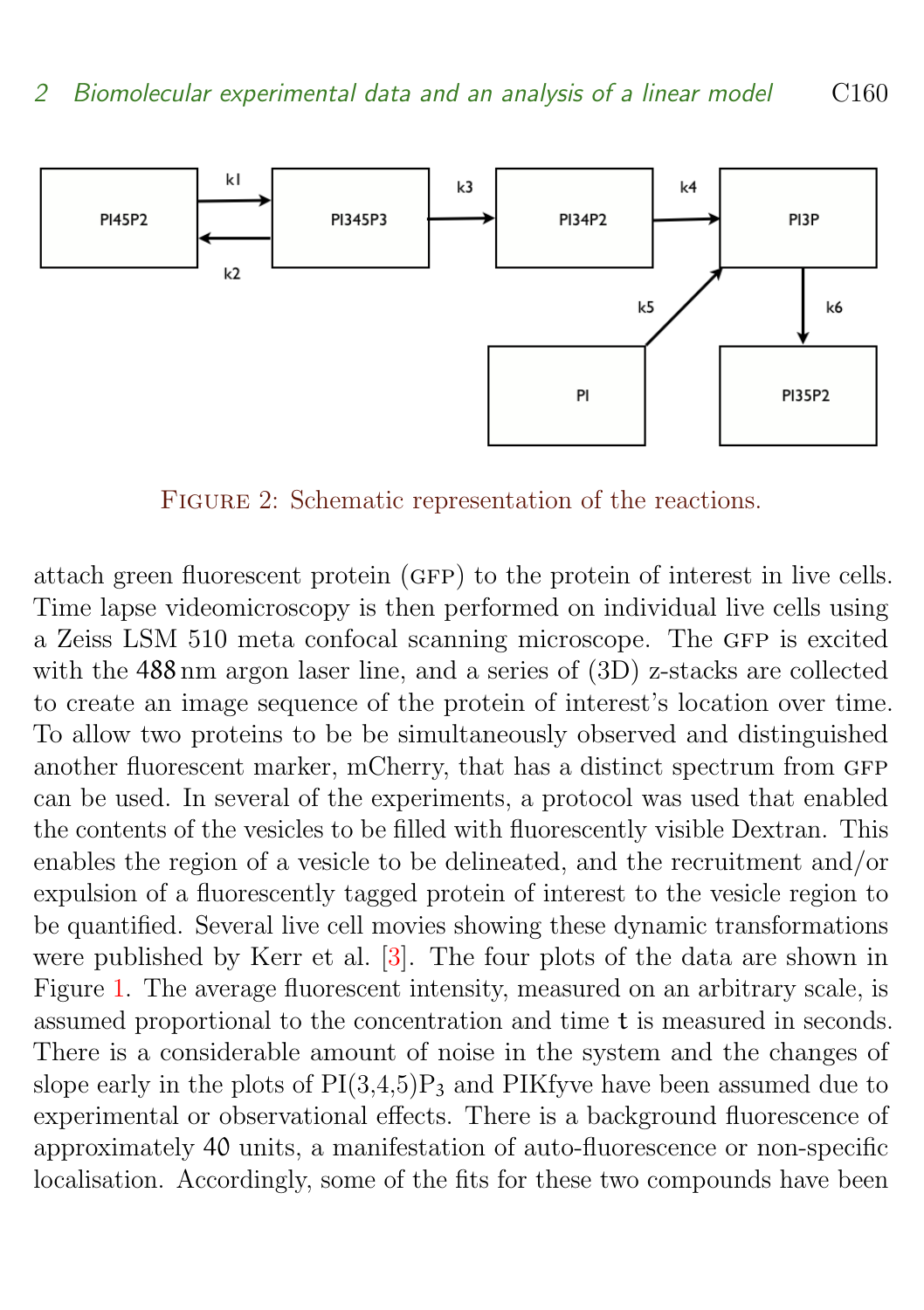<span id="page-5-2"></span>made on subsets of the data.

A succession of reactions takes place at rates dependent on the concentrations of the compounds taking part in the reactions, as well as certain enzymatic kinases (which are assumed to have constant concentration). The rate of change of concentration is a linear combination of the constituents taking part in the reaction leading to a model portrayed as a system of linear constant coefficient differential equations. The assumptions implicit in such models are explained by Wilkinson [\[4\]](#page-15-6). This model was obtained by extracting a subset of possible phosphoinostide transformations from all those possible [\[5\]](#page-15-7). The differential equation for the concentrations of the components of the system is

<span id="page-5-0"></span>
$$
\frac{d\mathbf{X}}{dt} = \begin{bmatrix} -k_1 & k_2 & 0 & 0 & 0 & 0 \\ k_1 & -k_2 - k_3 & 0 & 0 & 0 & 0 \\ 0 & k_3 & -k_4 & 0 & 0 & 0 \\ 0 & 0 & k_4 & -k_6 & k_5 & 0 \\ 0 & 0 & 0 & 0 & -k_5 & 0 \\ 0 & 0 & 0 & k_6 & 0 & 0 \end{bmatrix} \mathbf{X}, \quad (1)
$$

where  $X = (P145P2, P1345P3, P134P2, P13P, P1, P135P2)$  $X = (P145P2, P1345P3, P134P2, P13P, P1, P135P2)$  $X = (P145P2, P1345P3, P134P2, P13P, P1, P135P2)$ . Figure 2 shows a schematic diagram of the process.

The general solution of the system given in equation [\(1\)](#page-5-0) is

<span id="page-5-1"></span>
$$
\mathbf{X} = \begin{bmatrix} \text{PI45P2} \\ \text{PI345P3} \\ \text{PI34P2} \\ \text{PI3P} \\ \text{PI} \\ \text{PI35P2} \end{bmatrix} = \mathbf{M} \begin{bmatrix} c_1 \exp(\mathbf{rt}) \\ c_2 \exp(\mathbf{st}) \\ c_3 \exp(-k_4 \mathbf{t}) \\ c_4 \exp(-k_5 \mathbf{t}) \\ c_5 \exp(-k_6 \mathbf{t}) \\ c_6 \end{bmatrix}
$$
(2)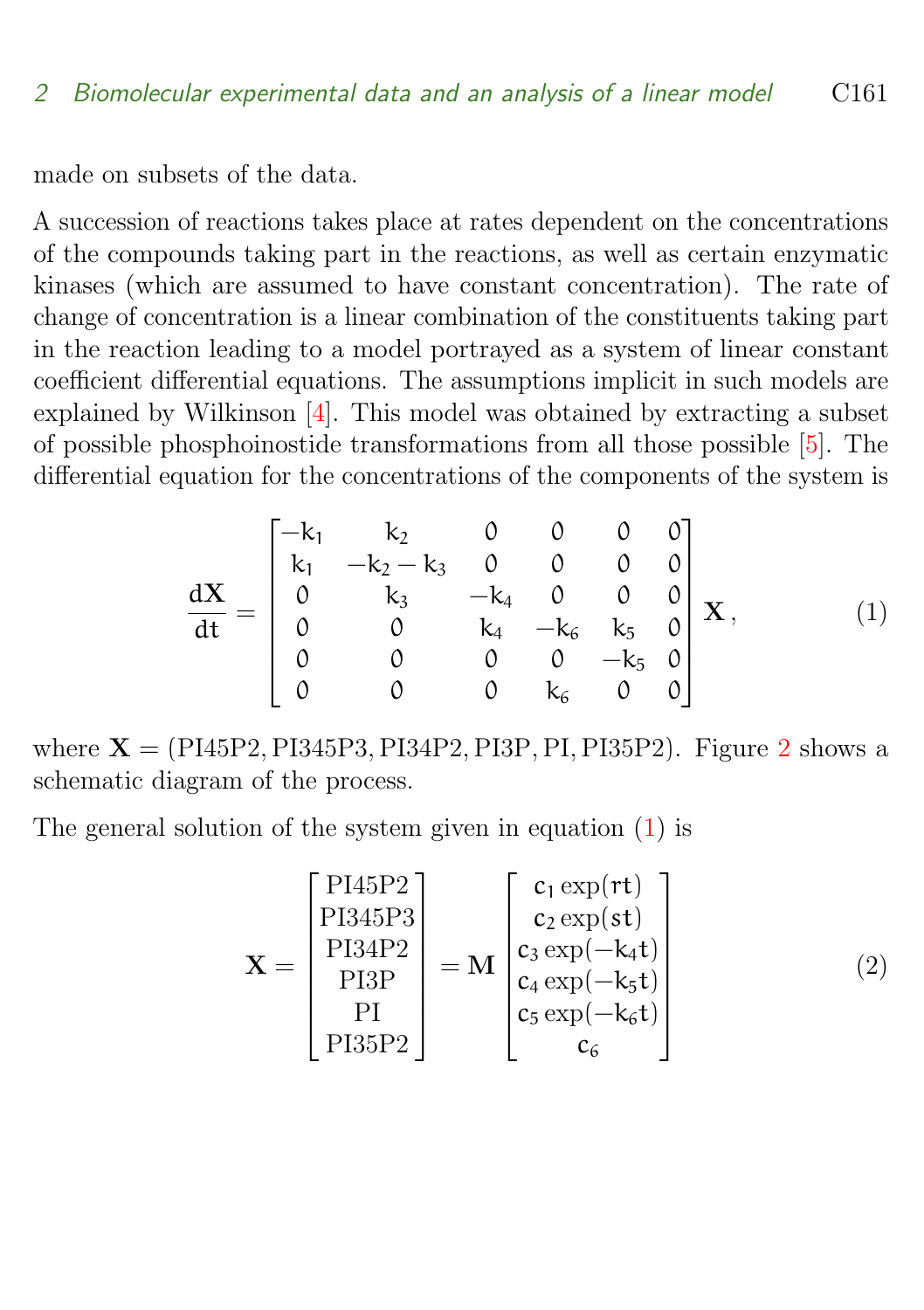where matrix M is

$$
\begin{bmatrix} sk_2(s+k_6)(s+k_4) & rk_2(r+k_6)(r+k_4) & 0 & 0 & 0 & 0 \\ s(s+k_1)(s+k_6)(s+k_4) & r(r+k_1)(r+k_6)(r+k_4) & 0 & 0 & 0 & 0 \\ sk_3(s+k_6)(s+k_1) & rk_3(r+k_6)(r+k_1) & k_4-k_6 & 0 & 0 & 0 \\ sk_3k_4(s+k_1) & rk_3k_4(r+k_1) & k_4 & k_5 & -1 & 0 \\ 0 & 0 & 0 & k_6-k_5 & 0 & 0 \\ k_3k_4k_6(s+k_1) & k_3k_4k_6(r+k_1) & k_6 & k_6 & 1 & 1 \end{bmatrix} (3)
$$

and r and s are the roots of the quadratic equation

<span id="page-6-0"></span>
$$
\alpha^2 + (k_1 + k_2 + k_3)\alpha + k_1k_3 = 0.
$$
 (4)

Since the discriminant, D, of equation [\(4\)](#page-6-0) is

$$
D = (k_1 + k_2 + k_3)^2 - 4k_1k_3 = (k_1 + k_2 - k_3)^2 + 4k_2k_3, \qquad (5)
$$

the right-hand expression guarantees that both  $r$  and  $s$  are real and the left-hand expression, being less than  $k_1 + k_2 + k_3$  in magnitude ensures that the two roots are negative. On the assumption that the reaction rates  $k_i$  are positive, all the exponents in the solution are negative, including r and s. This means that all compounds decay to zero, except  $PI(3,5)P_2$ . The exponents in the expression for the solution may be all different. If the eigenvalues of the matrix in equation [\(1\)](#page-5-0) have repeated roots, then terms of the form  $t \exp(-k_i t)$ or even  $t^2 \exp(-k_i t)$  are possible. In fact r and s cannot be equal since the discriminant of the quadratic in  $\alpha$  is always positive.

A second system is obtained when the evolution of  $PI(3,5)P_2$  from  $PI(3)P$  is blocked. The box representing  $PI(3,5)P_2$  is absent as is the rate constant  $k_6$ . The system matrix is order five and comprises the first five rows and columns of that in equation [\(1\)](#page-5-0) with the rate  $k_6$  set to zero. The general solution is similar to that of [\(1\)](#page-5-0) except that the  $PI(3,5)P_2$  component is absent and, as in  $(2)$ ,  $k_6$  is zero. Experimentally this case corresponds to a mutant form of the PIKfyve kinase which does not enable PI(3)P to be phosphorylated to  $PI(3,5)P_2.$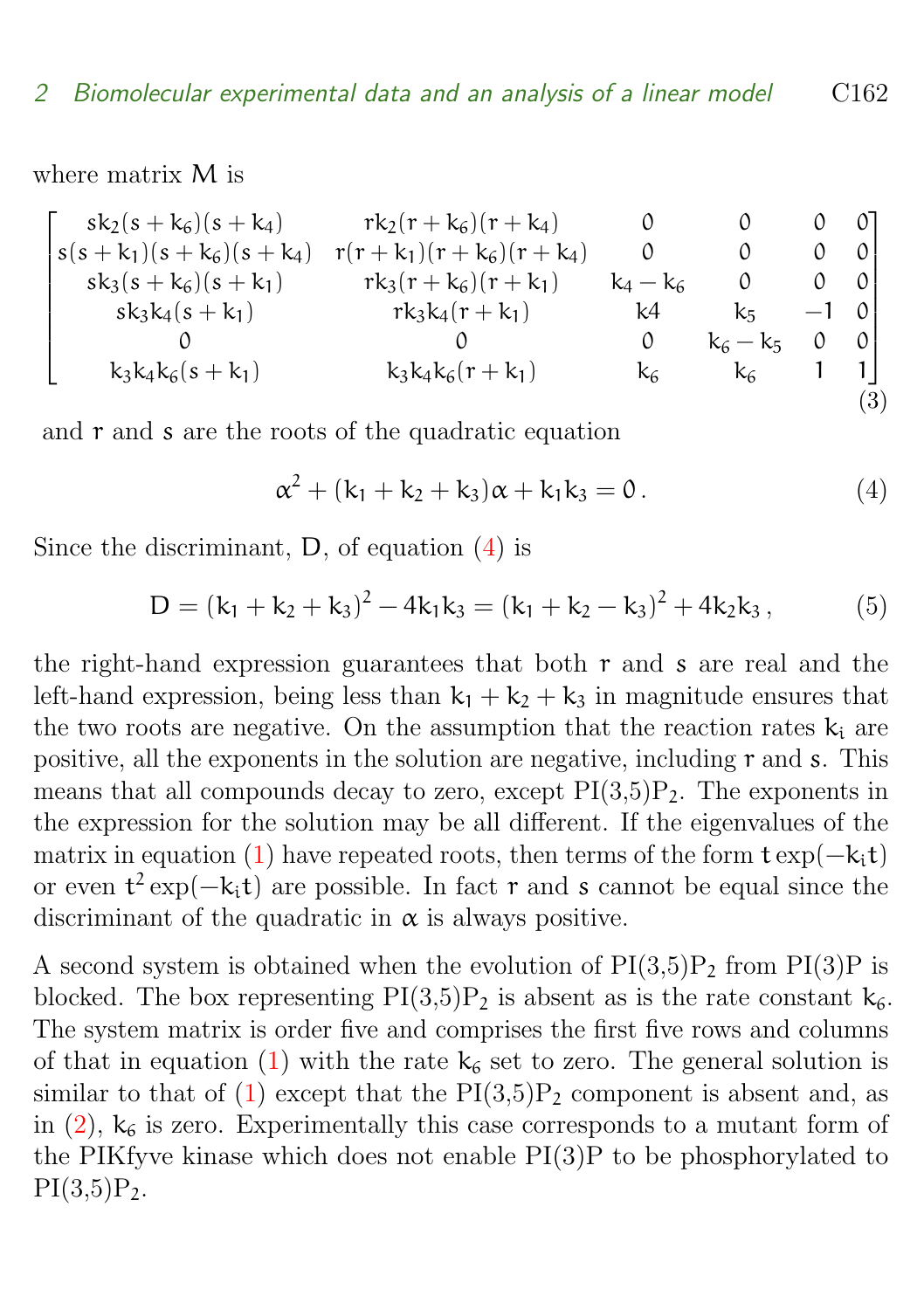### <span id="page-7-0"></span>3 Fitting the linear model

The general solution of the model problem is a linear combination of decaying exponentials. In principle a set of least squares problems can determine the rates and magnitudes of the compounds. However, the experimental data is far from complete and the problem is to determine as much information as possible from the experimental data.

The approximants are obtained by a combination of interpolation, least squares fitting and numerical experiment. We set up a minimisation problem using a mathematical programming routine to locate the parameter values which optimise the quality of the approximation. The latter is measured by some function of the residuals, the differences between the value of the observation and the approximant at some chosen set of points. Least squares objective functions are an obvious choice leading to a nonlinear least squares problem in the case of the functions appearing in equation [\(2\)](#page-5-1). This is sometimes successful, but in several instances the objective has multiple optima, making it difficult for a black box minimisation routine.

It is possible to make the problem easier for a black box routine by determining the parameters in a sequence of stages. In the examples above most progress was made by piecing together these stages, sometimes solving one or two variable problems by algebraic methods.

One starting point for a multistage approximation algorithm is to argue that for large times, only one term will remain, that corresponding to the smallest magnitude exponential. So we fit the tails and express the solution as the sum of this known part plus further exponential terms. This technique was applied to  $PI(3,4,5)P_3$ ; the solution is, according to equation [\(2\)](#page-5-1), the sum of two exponentials.

When  $PI(3,5)P_2$  is blocked the data is given as the fluorescence of PIKfyve which binds to  $PI(3)P$  and whose presence is responsible for the production of  $PI(3,5)P_2$  from  $PI(3)P$ . In this way the PIKfyve fluorescent intensity is seen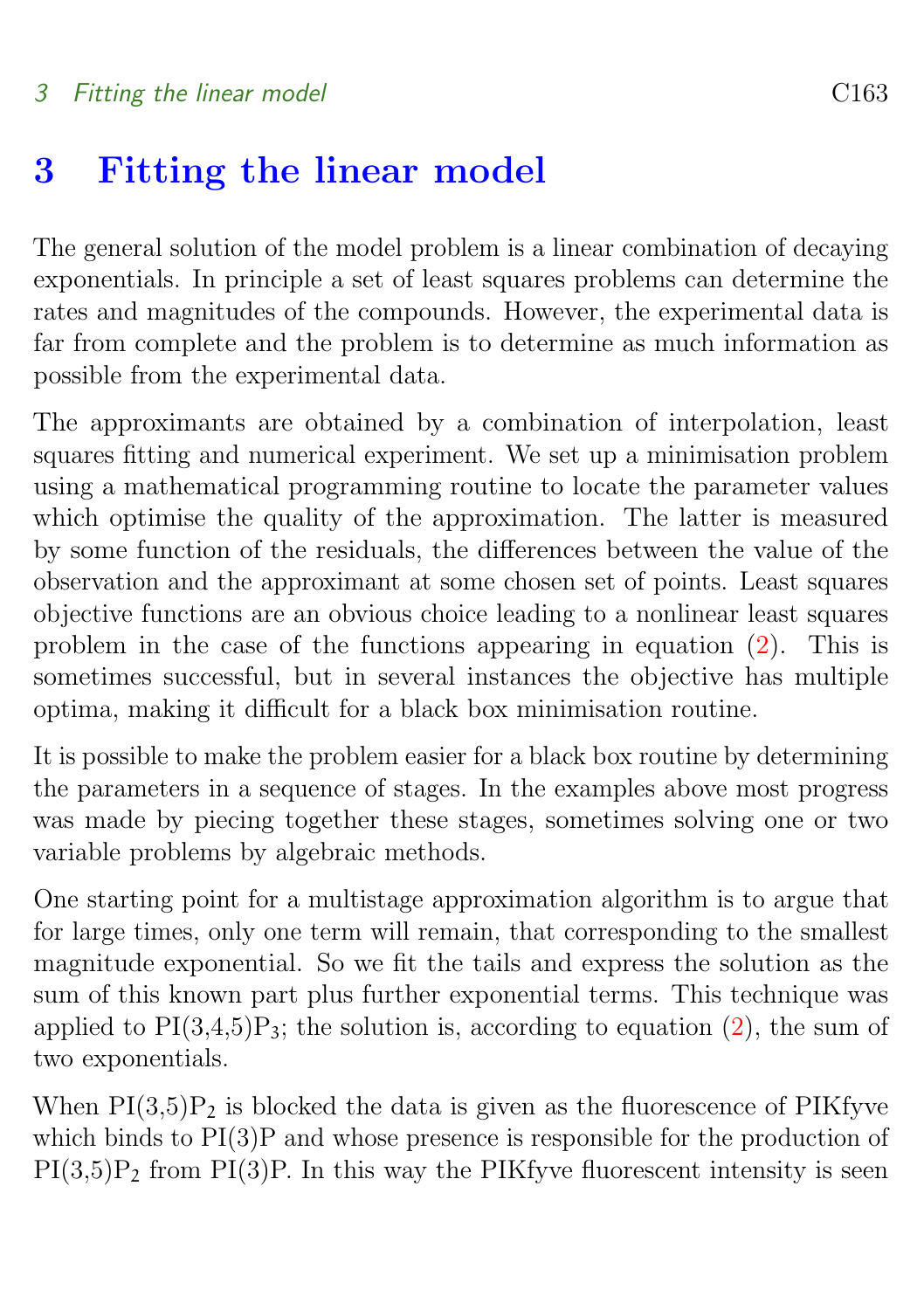#### 3 Fitting the linear model **C164** C164

as a proxy for measuring PI(3)P. The time scales for PI(3)P and PI(3,4,5)P<sub>3</sub> suggest that these reactions are uncoupled. Thus the time dependent part may be captured as a single exponential term. Figure  $3(a)$  $3(a)$  shows a fit to a mutant form of the PIKfyve kinase which blocks the transformation of PI(3)P to  $PI(3,5)P_2$ . The fitted curve is

$$
PIKf yve = 247.6 - 204.6 \exp(-0.00064t), \tag{6}
$$

which fits the data with remarkable accuracy. Whether it is determined by a least squares fit or by a simple analytic manipulation the residuals are small and alternate in sign reminiscent of the optimality criterion of the Remez algorithm.

A fit to the data for  $PI(3,4,5)P_3$  appears in Figure [3\(](#page-9-0)b):

<span id="page-8-0"></span>
$$
f(t) = ae^{\alpha t} + be^{\beta t} + c \tag{7}
$$

with

$$
\begin{aligned}\n\mathbf{a} &= -1.003 \times 10^4, & \alpha &= -0.568 \times 10^{-1}, \\
\mathbf{b} &= 1.006 \times 10^4, & \beta &= -0.559 \times 10^{-1}, & \mathbf{c} &= 28.00.\n\end{aligned} \tag{8}
$$

The long time value is attributable to background noise fluorescence; however, a function of the form of [\(7\)](#page-8-0) could not generate the two stationary points which appear in the experimental data of Figure  $2(a)$  $2(a)$ , thus the fit is made from  $t = 15$  s on the basis that the data prior to this time is unreliable. The initial value of the fluorescence was captured by constraining the sum of the coefficients. Least squares fitting does not provide a visually satisfactory solution and so adjustments were made to the parameters to capture the important features of the measured data plots.

For PI(3)P there is a significant difference in the time intervals over which the reactions take place. The reaction involving  $PI(3,4,5)P_3$  ceases after  $60$  seconds whereas that for  $PI(3)P$  has hardly commenced. This means that the exponential constants  $r$  and  $s$  will have much greater magnitude than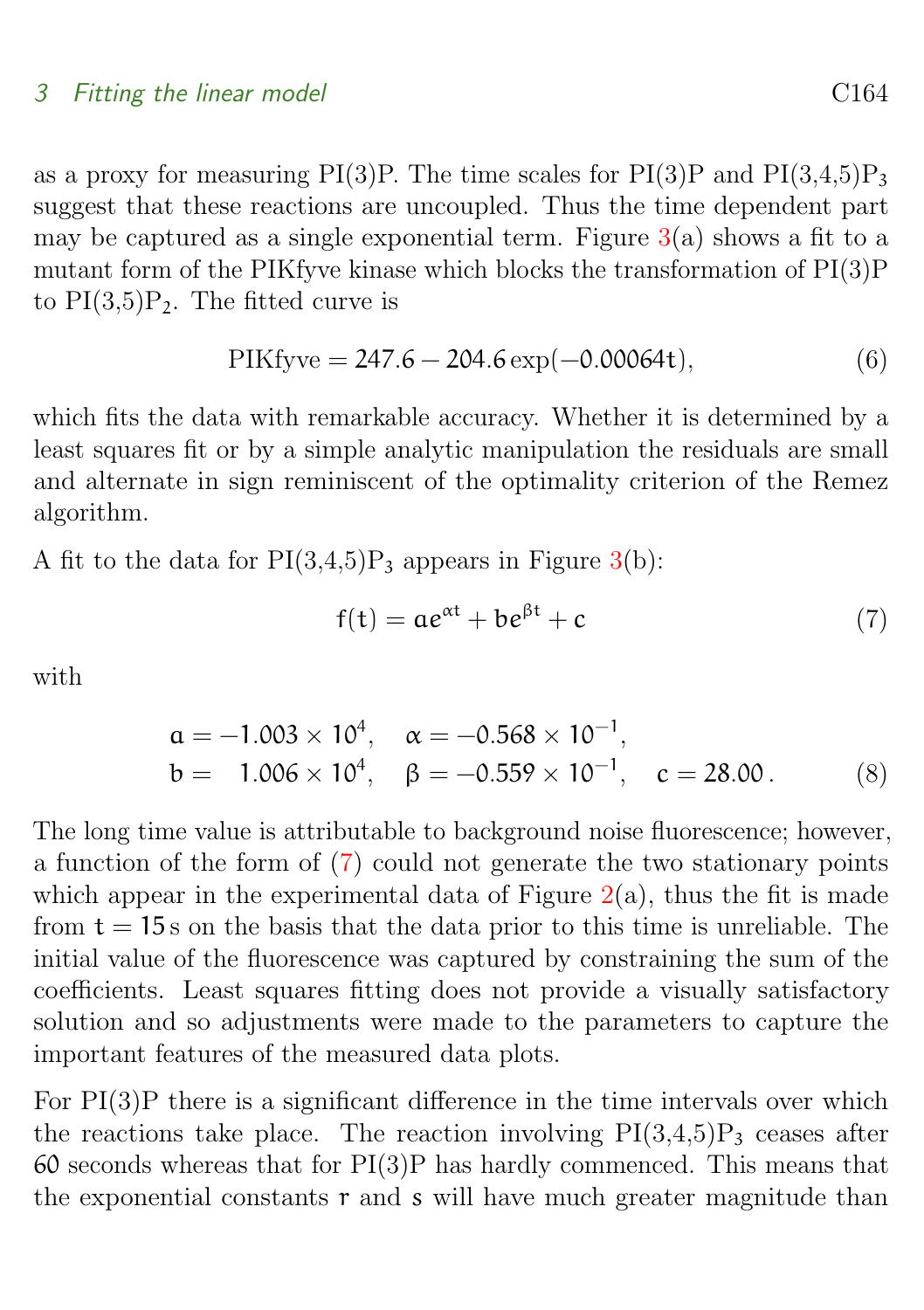

<span id="page-9-0"></span>FIGURE 3: From left to right and top to bottom these plots are (a) mutant PIKfyve (with  $PI(3,5)P_2$  blocked), (b)  $PI(3,4,5)P_3$ , (c)  $PI(3)P$ , and (d) PIKfyve.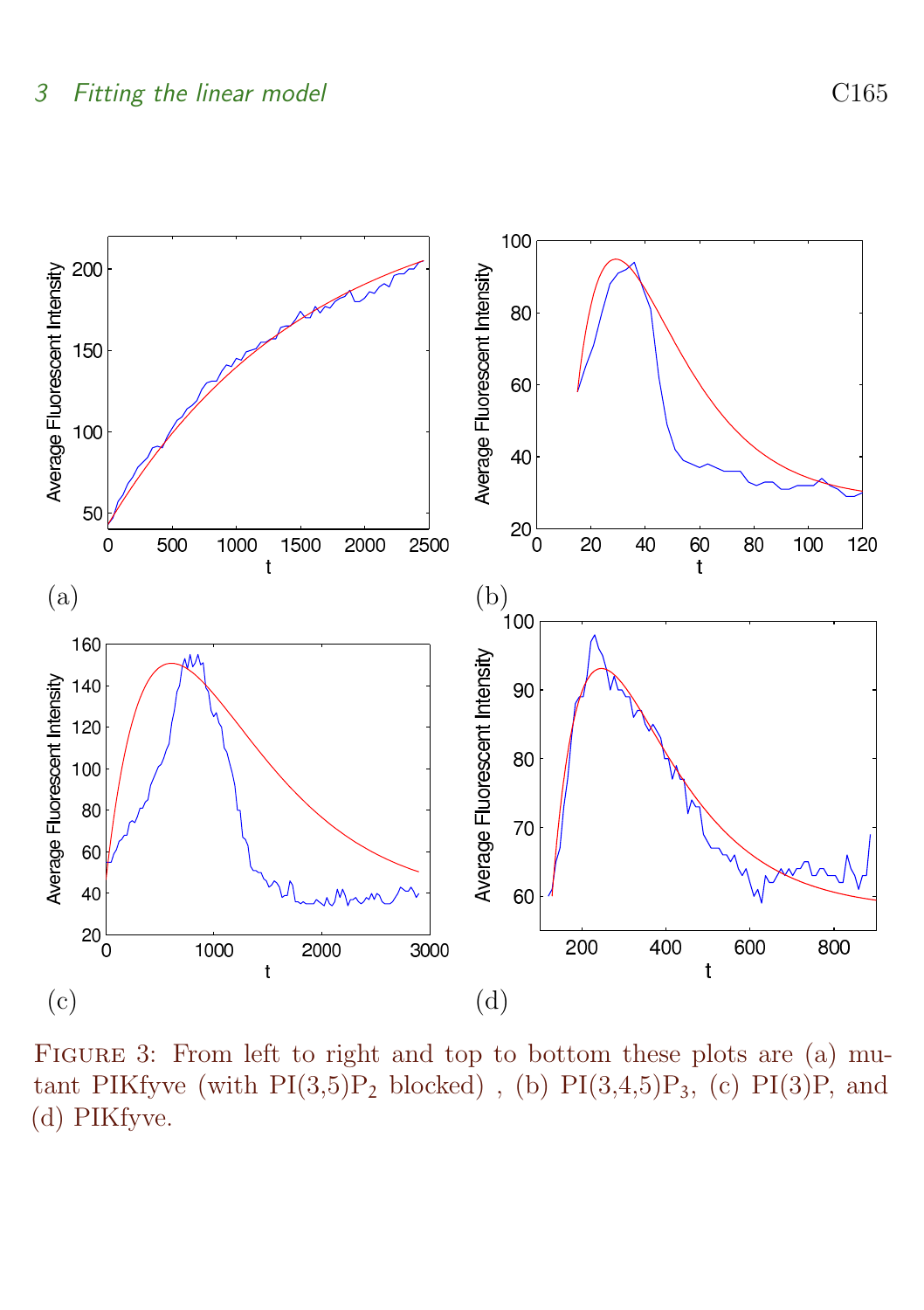

<span id="page-10-0"></span>FIGURE 4: Plots of (a)  $PI(3,4,5)P_3$ , and (b)  $PI(3)P$  fitted using the modulated exponentials of section [4.](#page-12-0)

 $k_4$  and  $k_6$ . It implies that the reaction for PI(3)P is largely uncoupled from that of  $PI(3,4,5)P_3$ , and suggests that the behaviour of  $PI(3)P$  can be represented by a linear combination of two exponentials. The heuristic argument about rates of decay concludes that the lesser magnitude exponential coefficient will account for the large time behaviour. We commence by fitting  $b \exp(-\beta t)$ to the data over the values for large time, having subtracted out the long time equilibrium values. A second exponential term is then added and the function, with b and  $\beta$  perturbed perhaps, fitted. The technique was used to obtain the fits shown in  $3(c)$  $3(c)$ . The equation of the fit is equation [\(7\)](#page-8-0) with

$$
\begin{aligned}\n\mathbf{a} &= -2.2756 \times 10^5, & \alpha &= -1.5922 \times 10^{-3}, \\
\mathbf{b} &= 2.2757 \times 10^5, & \beta &= -1.5904 \times 10^{-3}, & \mathbf{c} &= 36.50.\n\end{aligned} \tag{9}
$$

The enzyme PIKfyve is monitored since its presence facilitates the production of  $PI(3,5)P_2$  and thereby gives information on that compound. Taking the data from  $t = 129$  s to  $t = 886$  s the plot in Figure [3\(](#page-9-0)d) is obtained. The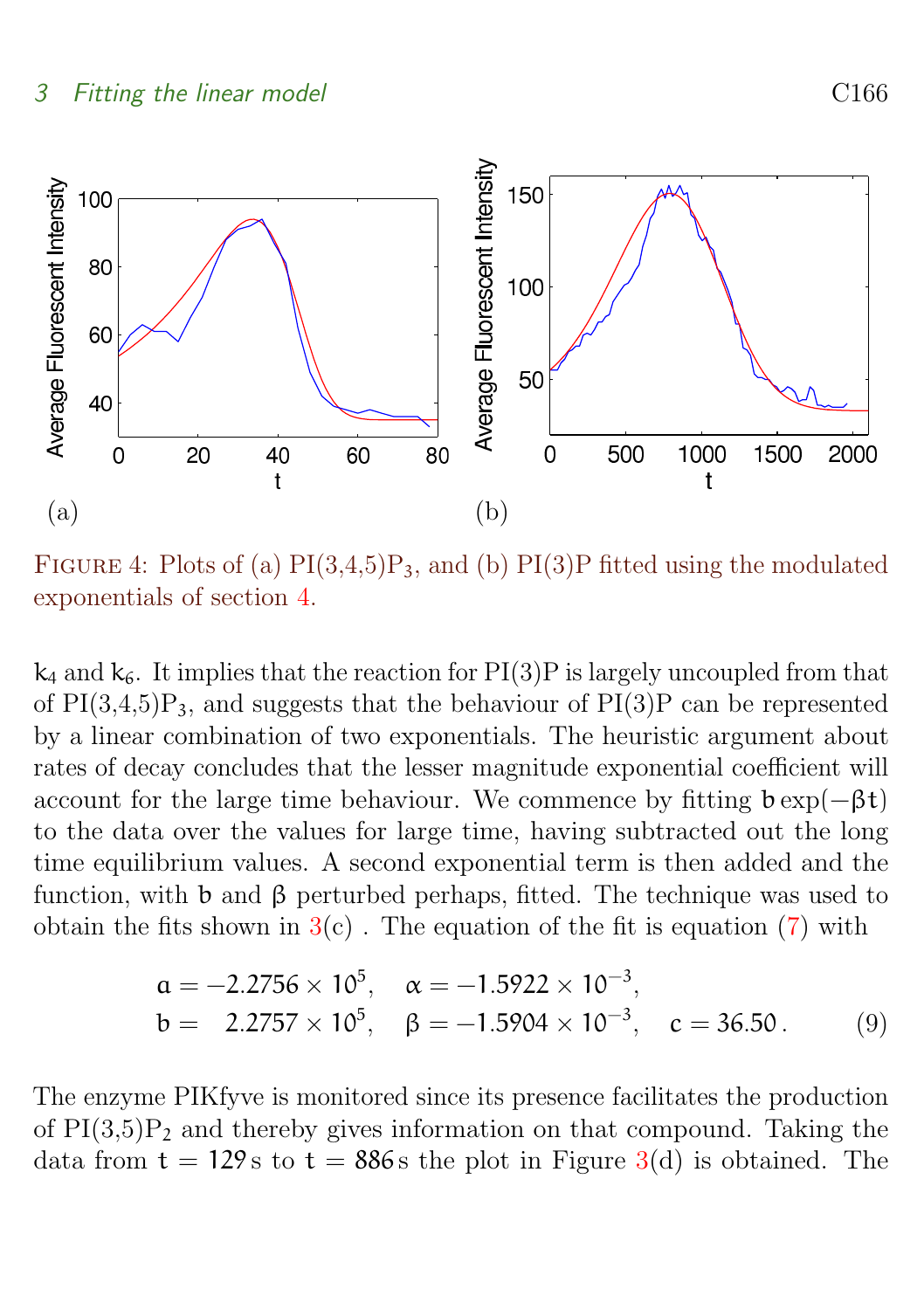constants are

$$
\begin{aligned}\n\mathfrak{a} &= 1.644 \times 10^2, & \alpha &= -6.134 \times 10^{-3}, \\
\mathfrak{b} &= -1.624 \times 10^2, & \beta &= -1.095 \times 10^{-2}, & \mathfrak{c} &= 58.00.\n\end{aligned} \tag{10}
$$

The investigations of  $PI(3,4,5)P_3$  and  $PI(3)P$  leads to several conclusions. First, in both examples the two exponential rate constants are almost equal. This is consistent with the requirement that each term contributes significantly to the fitted function. In order to capture the observed slopes of the data the coefficients of the exponential terms must have opposite signs. Next, there can be considerable variation in the constants of proportionality although, to achieve a balance in the terms across the entire time scale, the magnitudes of their values are always similar. Since the relationship between the fluorescence and mass, say, is not known, the coefficients are not expected to provide information concerning these aspects of the model. We conclude that the plots only provide information about the temporal behaviour of the data.

The model used here is a simplified version of a more complex model and further simplification does not appear possible. Thus, since the rate constants for  $PI(3,4,5)P_3$  and  $PI(3)P$  are of different orders of magnitude this can only be reconciled with the presence of  $PI(3,4)P_2$  as an intermediary in the linear model.

When determining fits of equation [\(7\)](#page-8-0) by first fitting the long time tail for b and β, the values of the exponential constants showed little variation. Tests were made on PI(3)P using the data up to  $t = 80$  s—beyond this point the reaction has probably terminated. The data when  $PI(3,5)P_2$  is blocked may be fitted with a single exponential. The eigenvalue corresponding to the blocked configuration is precisely  $k_4$  thus we have its value immediately.

Since the constants r and s are the roots of equation  $(4)$  we can draw some important conclusions concerning  $k_1$ ,  $k_2$  and  $k_3$ . Since all  $k_i$  are nonnegative, D is nonnegative. Thus D can only be zero if, and only if,  $k<sub>2</sub>$  is zero and  $k_1 = k_3$ .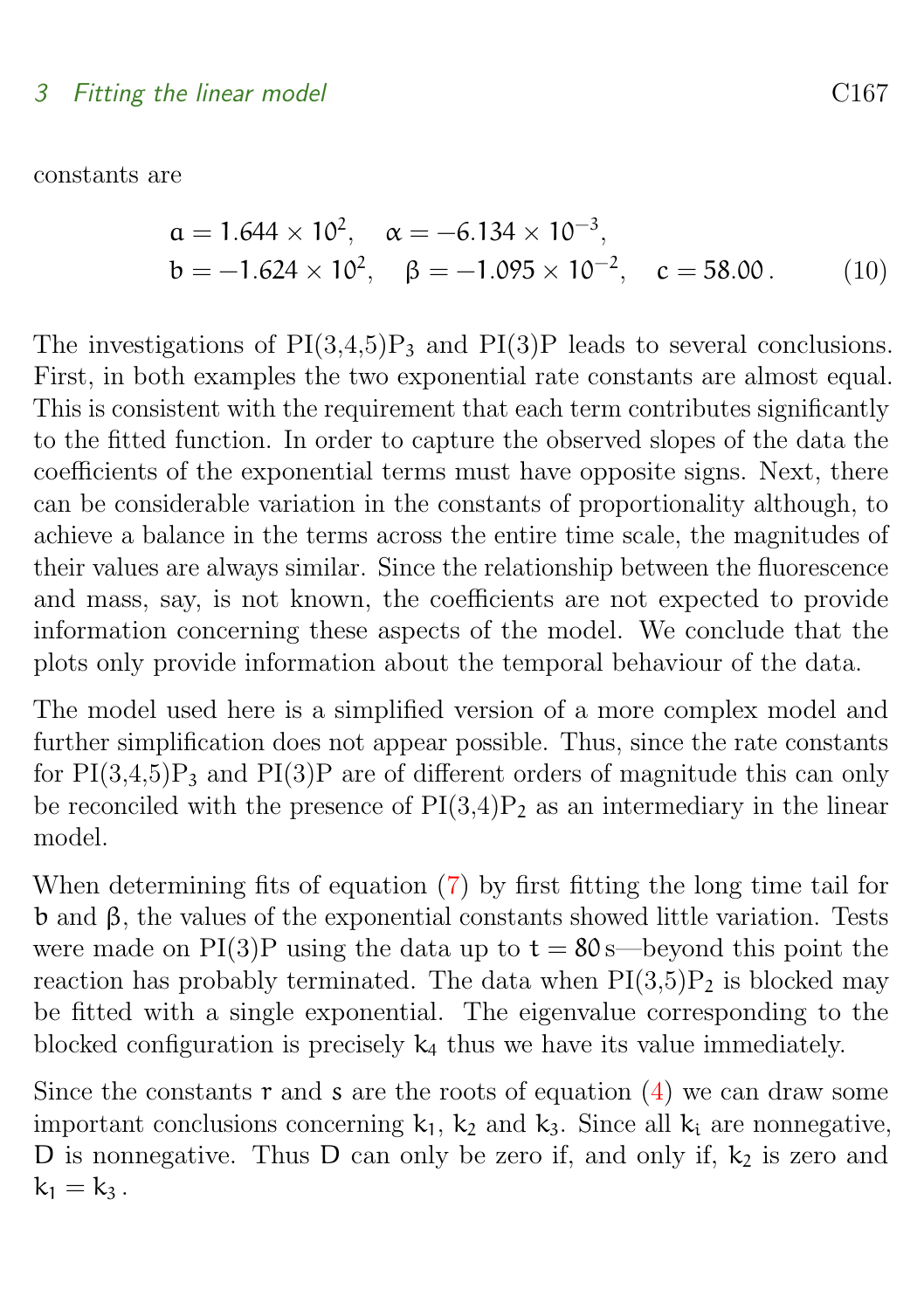Denote

$$
s = k_1 + k_3
$$
 and  $d = k_1 - k_3$ , (11)

and then

<span id="page-12-1"></span>
$$
D = (k_2 + s)^2 - (s^2 - d^2) = 2sk_2 + k_2^2 + d^2.
$$
 (12)

Since each term in this expression is nonnegative, D is small if and only if each term is small.

On the grounds of continuity, we use the heuristic argument that if the roots are nearly equal (which is an experimental observation) then so too are  $k_1$  and  $k_3$ . An estimate of  $k_2$  is obtained from equation [\(12\)](#page-12-1) by setting  $k_1 = k_3$  and discarding  $k_2^2$ :

<span id="page-12-3"></span>
$$
k_2 = |D|/2s = |\alpha_1 - \alpha_2|/[2(\alpha_1 + \alpha_2)] \approx 0.003697. \tag{13}
$$

## <span id="page-12-0"></span>4 Data fits with modulated exponential functions

While displaying many of the broad features and time scales of the data, the above fits are not particularly close to the experimental data. Hence we also investigated other function forms to fit to the experimental data. Burrage observed that Hill functions, similar to  $h(x)$  in equation [\(14\)](#page-12-2), are often utilised in biological modelling of inhibition and activation. Even though the functions introduced below have not been determined from the current model, the quality of the fits merits presentation and warrants further investigation.

The fitted plots of  $PI(3,4,5)P_3$  $PI(3,4,5)P_3$  $PI(3,4,5)P_3$  and  $PI(3)P$  in Figure 4 have the general form

<span id="page-12-2"></span>
$$
y = a \exp\left[kxh(x)\right] + g \quad \text{where} \quad h(x) = \frac{1 - cx^p}{1 + dx^p},\tag{14}
$$

with  $k$  and  $p$  both nonnegative. Note that the constant  $q$  is not part of the model, it merely describes the background fluorescence. When g is removed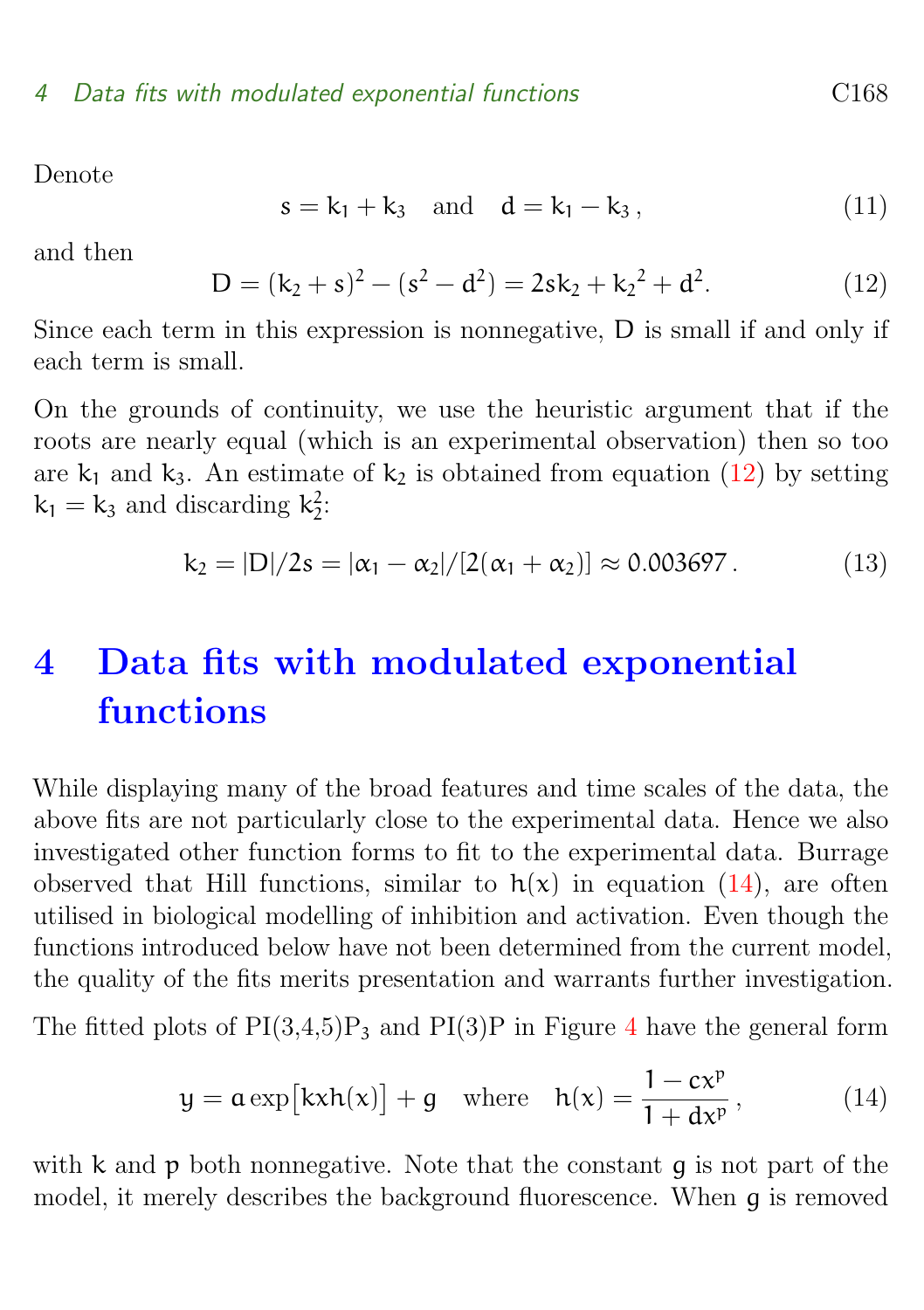TABLE 1: Parameters for the modulated exponential functions of equation [\(14\)](#page-12-2).

<span id="page-13-1"></span>

| Component $\alpha$ |    |                                                                                       |  |                |
|--------------------|----|---------------------------------------------------------------------------------------|--|----------------|
|                    |    | $PI(3,4,5)P_3$ 18.75 $3.63 \times 10^{-9}$ $3.\overline{63 \times 10^{-10}}$ 35 0.041 |  | 5 <sup>5</sup> |
| PI(3)P             | 22 | $5.123 \times 10^{-7}$ $5.123 \times 10^{-8}$ 33 0.00322 2                            |  |                |

Table 2: Summary of the results; the units are in seconds and 1/seconds.

<span id="page-13-2"></span>

| Component      | <b>Active Time</b> | rate                                                 | implied        |
|----------------|--------------------|------------------------------------------------------|----------------|
|                | interval           | exponents                                            | rate constants |
| $PI(3,4,5)P_3$ | [15, 80]           | $\alpha = -0.170, \beta = \alpha = k_1, \beta = k_3$ |                |
|                |                    | $-0.167$                                             |                |
| PI(3)P         | [0, 2000]          | $\alpha = -0.0015922, \alpha = k_4, \beta = k_6$     |                |
|                |                    | $\beta = -0.0015904$                                 |                |
| PIKfyve        | [129, 645]         | $\alpha = -0.0061,$                                  |                |
|                |                    | $\beta = -0.011$                                     |                |
| PIKfyveblocked | [0, 2000]          | $\alpha = -0.00064$                                  | $\alpha = k_4$ |

<span id="page-13-0"></span>the function y is a single exponential modulated by  $h(x)$ . For x small,  $h(x)$  is unity; whereas for x large and positive,  $h(x)$  is close to  $-c/d$ . This is a very versatile function as the constants a and g determine y at zero and infinity. The remaining parameters can be used to capture intermediate behaviour. Because the argument of the exponential function changes sign, equation [\(14\)](#page-12-2) captures the curvature of both  $PI(3,4,5)P_3$  and  $PI(3)P$  at small and large times. The parameters whose values appear in Table [1](#page-13-1) were determined on a discrete set  $0, 1, \ldots, N$  and scaled to the time intervals corresponding to each experimental plot.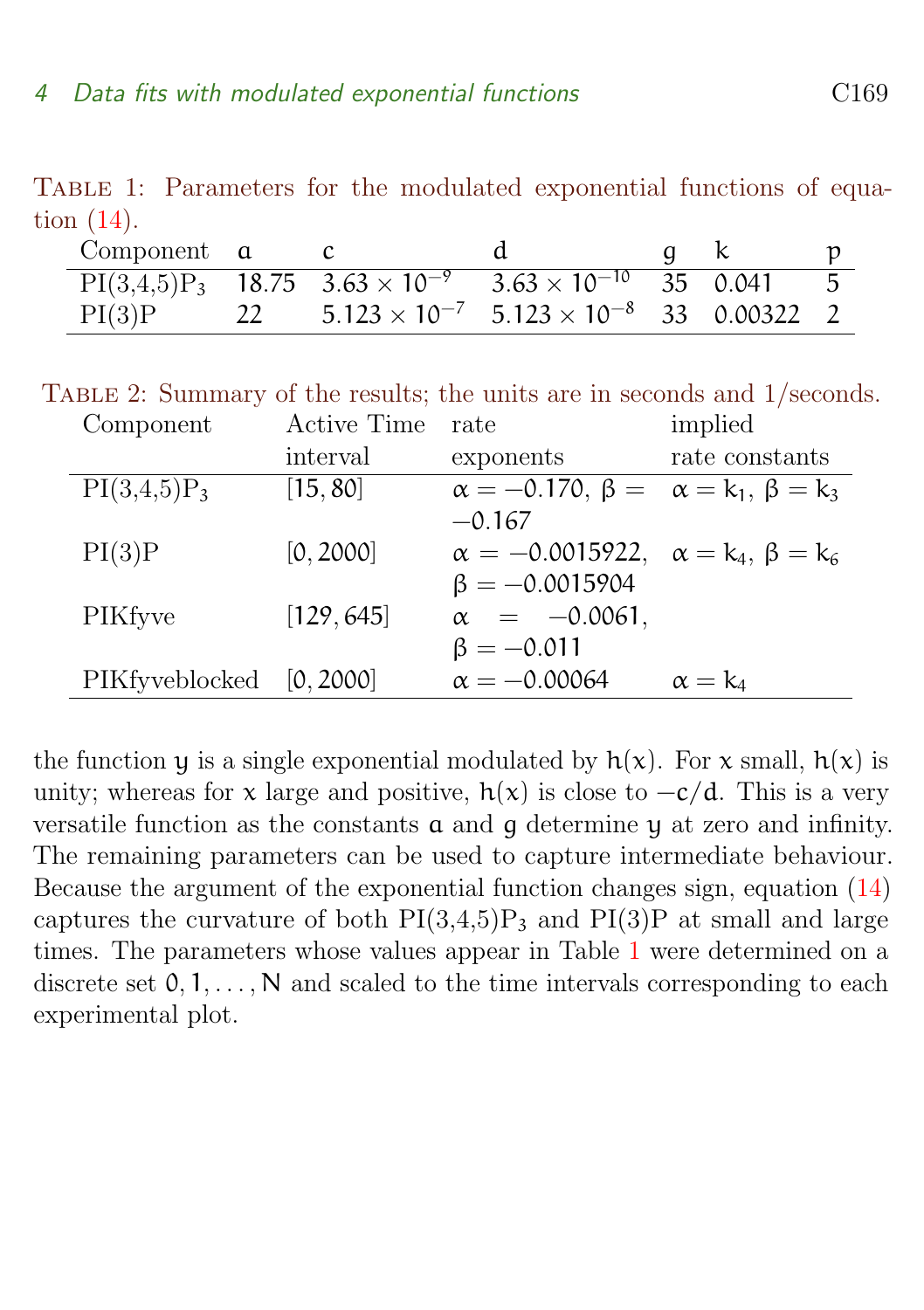#### 5 Conclusions C170

### 5 Conclusions

In the absence of direct measurement of the whole process we nevertheless construct a complete model of the reactions. The values of  $\alpha$  and  $\beta$  in the expression [\(7\)](#page-8-0) and the time intervals on which they were determined appear in Table [2.](#page-13-2) The constants of proportionality are not given since their values may not be of significance in the current analysis.

The rate constants from the model which correspond to  $\alpha$  and  $\beta$  are also listed. The constant  $k_2$  was estimated by a speculative analysis given in section [3,](#page-7-0) equation [\(13\)](#page-12-3). The rate  $k_5$  has not been estimated; however, it is probably of minor importance. Two values of  $k_4$  have been estimated by two independent processes. They are of similar orders of magnitude, differing by a factor of 2.5. Experimental variation could account for this difference and further data from repetition of the experiments may help. A second experiment that would be helpful in understanding this difference would be the simultaneous imaging and quantification of  $PI(3,4,5)P2$  and  $PI(3)P$  to give more detail of the  $k_3$  and  $k_4$  rates in a single experiment. We did have this data for one experiment, but the imaging proved difficult to quantify reliably due to a high density of overlapping endosomes in the region of interest. We hope to obtain further experimental data in the future.

Acknowledgements Thanks to Dr. Markus Kerr for the generous use of his data and invaluable discussions and support of the ARC Centre of Excellence in Bioinformatics, The University of Queensland.

#### <span id="page-14-0"></span>**References**

<span id="page-14-1"></span>[1] Y. Mosesson, G. B. Mills, Y. Yarden. Derailed endocytosis: an emerging feature of cancer. Nature Reviews Cancer 2008 Nov; 8(11):835–50. [doi:10.1038/nrc2521](http://dx.doi.org/10.1038/nrc2521) [C157](#page-1-1)